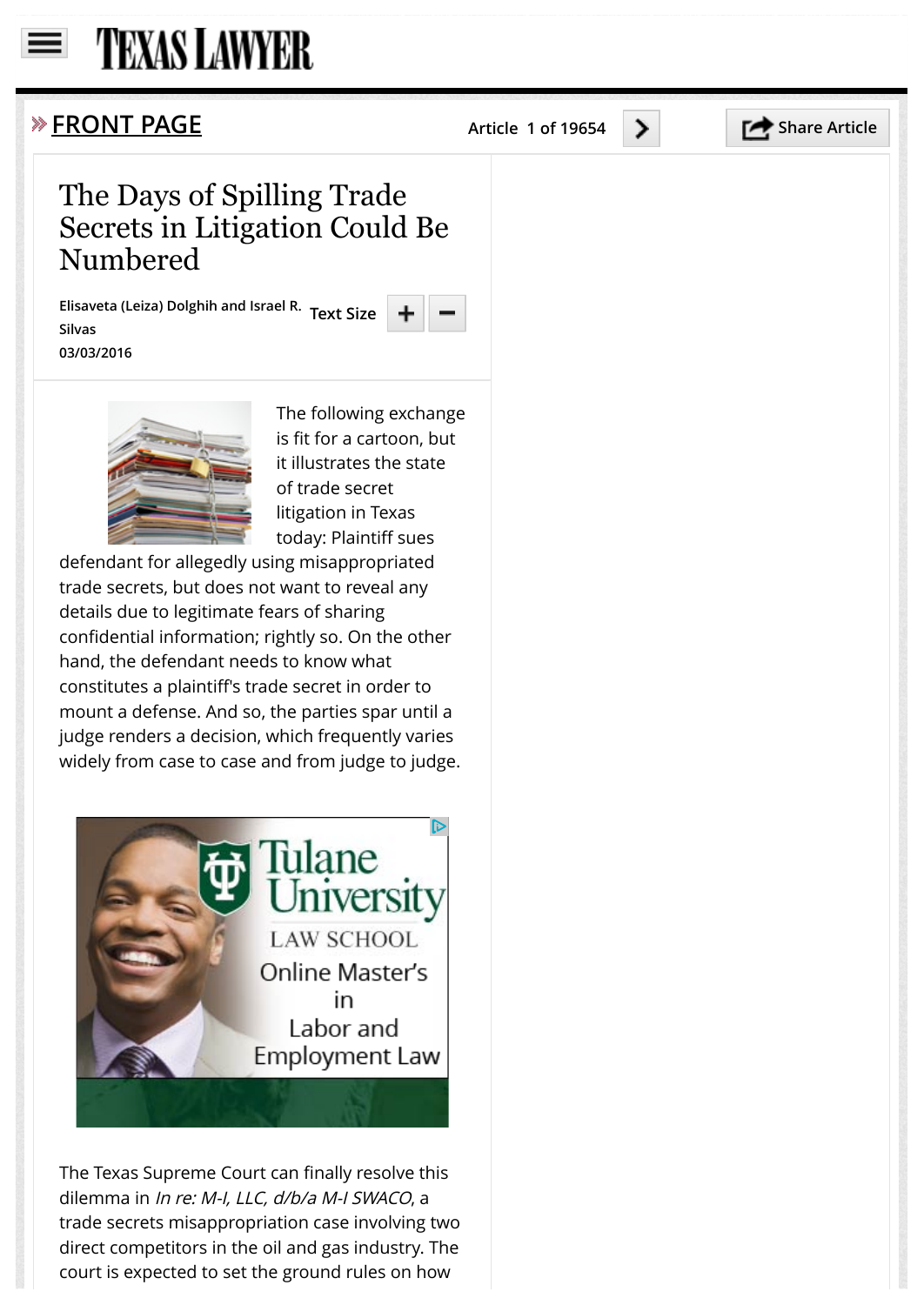to balance the competing interests of parties involved in these types of disputes.

The background for the case involves M-I seeking a temporary injunction against its former employee, Russo, and his new employer, NOV, for trade secret misappropriation.

During the temporary injunction hearing, M-I asked for NOV's corporate representatives to be excused so that only NOV's lawyers and experts could hear testimony regarding what exactly M-I claimed as trade secrets. As one would expect, NOV objected, and the trial judge ordered that its representatives could stay, subject to an order not to use any of the information they were about to hear. Rather than proceed with the testimony, M-I filed for a mandamus.

During the Jan. 13 oral arguments before the Texas Supreme Court, the Justices acknowledged the problem of revealing trade secrets to a competitor during litigation and questioned the parties about a possible middle-ground. Justice Eva Guzman questioned why the Supreme Court should limit the trial court's discretion in determining what constitutes "reasonable means" of protecting trade secrets under the Texas Uniform Trade secrets Act. M-I argued that in this situation, a gag order was not a "realistic" way of protecting trade secrets because it could not overcome human nature. It advocated that allowing only experts and attorneys of either party to see the other side's trade secrets would provide a sensible compromise.

Justices Jeff Boyd and Phil Johnson expressed a concern about how limiting access to information could hamper the defense, in the event that it could rely only on lawyers and experts without providing clients the right to contribute information that only they know about the case. M-I argued that "skillful" lawyers and experts could build a good case without revealing any trade secrets to their clients. Thus under M-I's suggested approach, a party's choice of lawyers and experts in a trade secret case would carry even more weight than in other types of cases, creating a system where a client would have to blindly rely on its attorneys.

Justice Nathan Hecht acknowledged that, "clearly," there was a problem with giving one's trade secrets to the other side in litigation and asked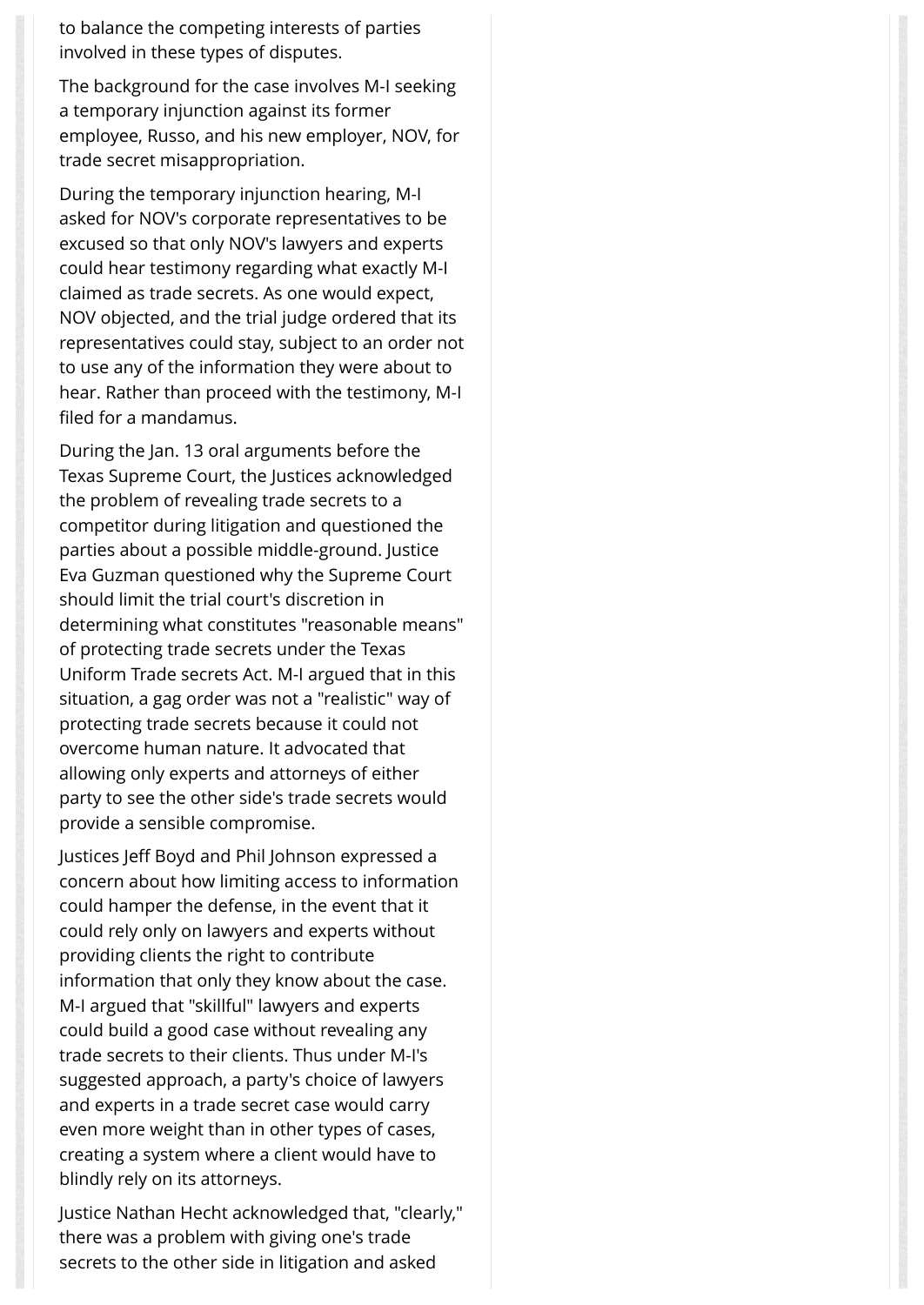counsel for NOV what solution it proposed. NOV argued that M-I's position was contrary to the American way of justice where a defendant must be given notice and an opportunity to be heard.

Justice Debra Lehrmann questioned why having experts and attorneys in court would not provide the necessary balance. NOV's attorney fell back on the age-old argument that, if the Texas legislature wanted to limit trade secret cases in such a way, it would have done so in TUTSA.

If the justices' questions are any indication, it appears that the court recognizes that granting unfettered access to a competitor's trade secrets during litigation is not a viable option. So the court will be left with the unenviable task of defining "reasonable means" of protecting trade secrets during litigation that would also allow a defendant to properly defend itself against the claim of misappropriation.

The court's ruling will have an effect on the strategic decisions of whether a trade secrets misappropriation case is worth pursuing; how a protective order should be structured in terms of access to trade secret information produced during the lawsuit; how discovery is structured and, most importantly, which attorneys and experts should be engaged to prosecute and defend such claims.

The court's ruling will have far-reaching repercussions on trade secret litigation strategy, generally, and in the energy sector in particular, which is replete with widely recognized trade secrets such as leasing terms, customer lists, pricing strategy, and seismic & geological data for developing prospects.

Ahead of the court's ruling, any company facing trade secret litigation should consider the risk of exposing trade secrets to a competitor when bringing a misappropriation claim and whether the risk is worth the reward. If that were not difficult enough, a party should also consider whether failing to bring a lawsuit could constitute a waiver of trade secret status. As they say in East Texas, "damned if you do, damned if you don't." At least until the Texas Supreme Court weighs in.

Related Articles:

**Restructuring Options for Still-Liquid Energy Companies**